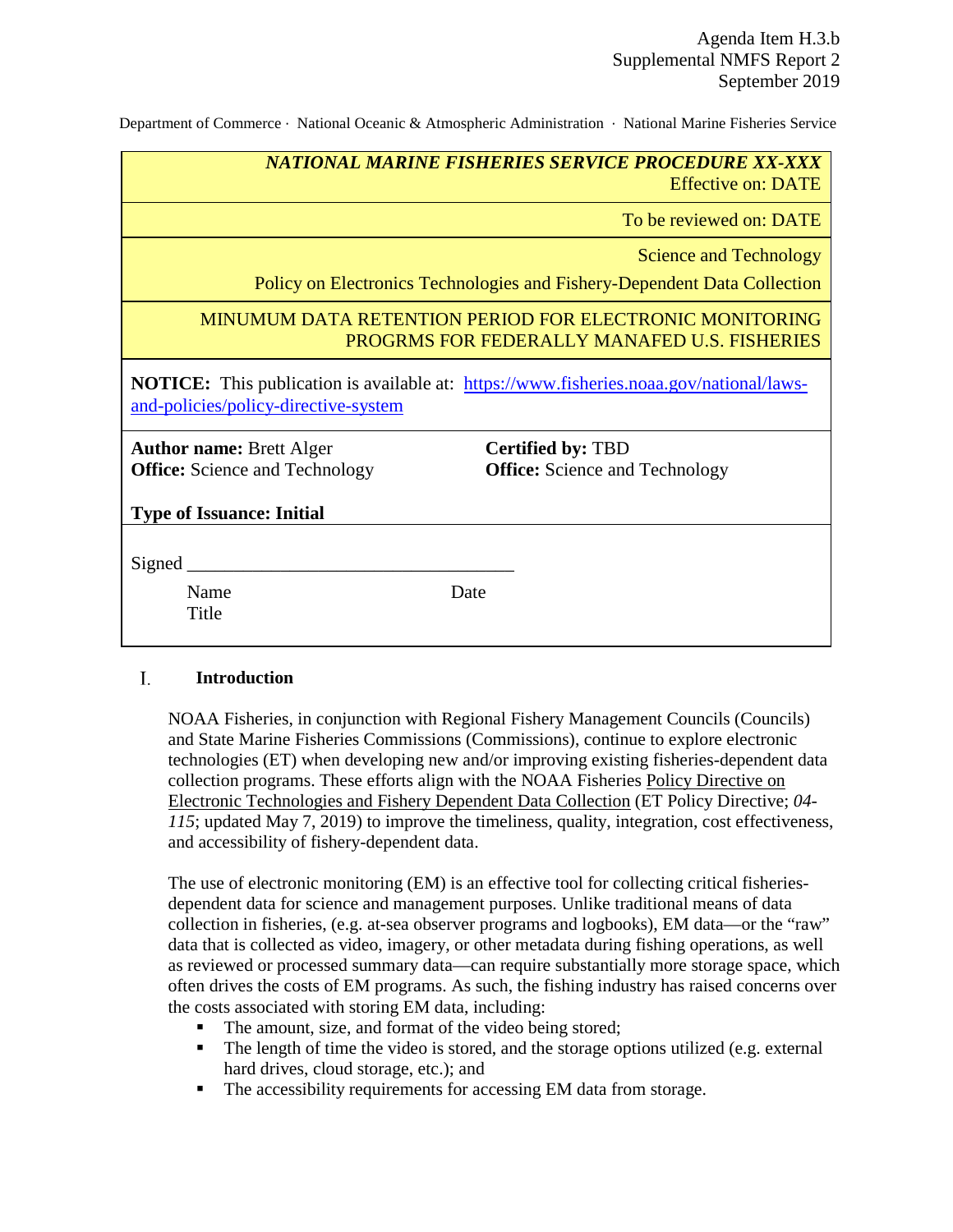#### П. **Objective**

This procedural directive would establish a minimum retention period of  $12$  $12$  months<sup>1</sup> for data collected by EM systems that are the cost responsibility of the fishing industry.<sup>[2](#page-1-1)</sup> This would ensure that vessel owners' EM data are retained and available to NOAA Fisheries to evaluate the EM service providers and participating vessels for effective program administration, while balancing the fishing industry concerns over the costs associated with storing EM data long-term. NOAA Fisheries, Councils, and Commissions, can use the guidance in this procedural directive when developing new and/or improving existing EM programs.

The guidance in this procedural directive does not address Federal "records," including EM data that are submitted to NOAA Fisheries and are subject to the Federal Records Act<sup>[3](#page-1-2)</sup> These may include, among others, EM data submitted to NOAA Fisheries for enforcement purposes, reviewing video to determine optimal sampling rates, and analyzing data to ensure quality and effective program performance.

#### III. **Guidance**

 $\overline{a}$ 

# **1. Establishing a Minimum Retention Period in the Overall EM Data Life Cycle Model**

The EM data lifecycle model provides a high-level framework of the stages involved in successful collection, use, preservation, and potential reuse of EM data. Although the minimum retention period would be 12 months, the begin date may be variable from fisheryto-fishery and program-to-program given the differences in fishery characteristics and monitoring objectives (e.g. 100% video review versus 10% video review). Therefore, NOAA Fisheries, Councils, and Commissions can use this high level framework to inform decision making and implementation of the retention (or "storage") of EM data while also accounting for specific program needs and timing of data collection and review.

EM data goes through three basic stages (Figure 1):

- 1. Fishing Period, or *creation* of EM data;
- 2. Monitoring Period, or *use* of EM data (typically referred to generally as review, that overlaps and often extends past the fishing period; and
- 3. Minimum Retention Period, or *storage* period of 12 months.

<span id="page-1-0"></span><sup>1</sup> Because this is a minimum retention period, EM service providers and participating vessels have the discretion to retain EM data for longer than 12 months as needed for business or other purposes (i.e.  $\geq$  12 months).

<span id="page-1-1"></span><sup>&</sup>lt;sup>2</sup> The NOAA Fisheries Procedural Directive on Cost Allocation in Electronic Monitoring Programs for Federally Managed U.S. Fisheries (Cost Allocation Directive; *04-115-02*; effective May 7, 2019) describes data from EM video, imagery, and associated metadata, as well initial review, processing, and storage of EM data, as sampling costs and the responsibility of the fishing industry.

<span id="page-1-2"></span><sup>&</sup>lt;sup>3</sup> The Federal Records Act (FRA) establishes requirements for storage and disposition of "agency records." Agency records are defined as all books, papers, maps, photographs, etc., made or received by an agency of the United States Government under Federal law or in connection with the transaction of public business and preserved or appropriate for preservation by that agency or its legitimate successor as evidence of the organization, functions, policies, decisions, procedures, operations, or other activities of the Government or because of the informational value of the data in them.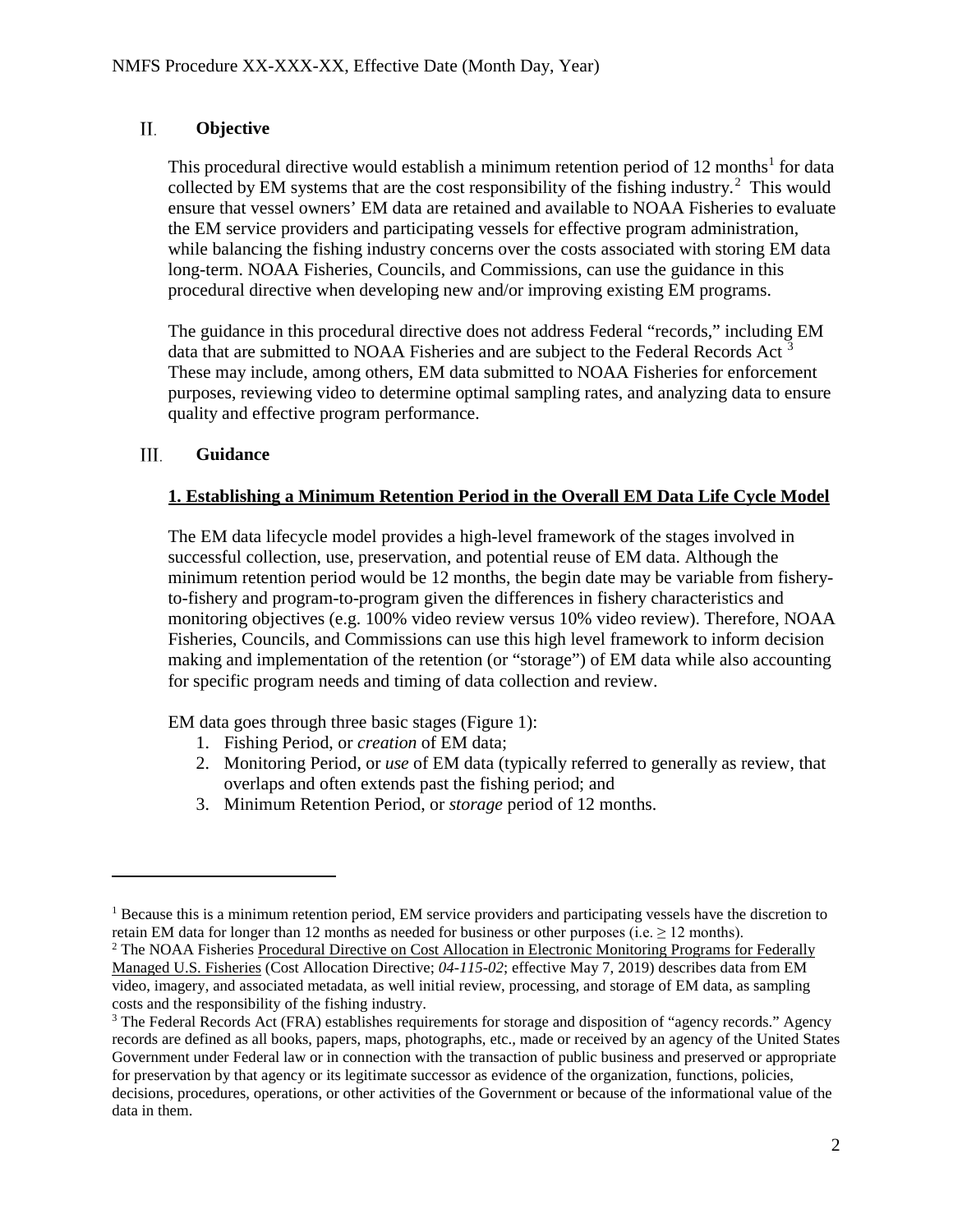

# **Figure 1. EM Data Life Cycle Model**

*1. Fishing Year (12 months)*: The fishing year represents the *creation* of EM data within the EM data life cycle model. Creation is the physical capture or collection EM video, imagery, and associated metadata during fishing operations. Although fishing years across U.S. fisheries vary on the start date (e.g., January 1 vs. May 1), NOAA Fisheries monitors fisheries under Annual Catch Limits (ACLs), and generally, refer to a fishing year as a 12 month period for monitoring and management purposes. However, there are some "fishing years" that span multiple calendar years (e.g., May 1 to April 30 the following year), as well as many instances when the majority of the fishing effort occurs within a few weeks or months, typically defined informally as a "fishing season."

When an EM program is implemented for a fishery that operates under variable fishing timeframes (e.g., a fishery is open for three months and subject to a closure), the monitoring period may be completed on shorter timeframes as well. Lastly, as shown in Figure 2 below, it is important to note that as one fishing year ends, another begins.



**Figure 2. EM Data Life Cycle Model Multi-Year**.

*2. Monitoring Period (variable timeframe and program specific)*: The monitoring period represents the *use* of a variety of fisheries-dependent data, such as logbooks, observers, landings, vessel monitoring systems (VMS), etc., and in the case of EM programs, the use of EM data. Meaning, the information, inclusive of EM data, are used to monitor catch against some type of quota, allocation, or ACL. Under the EM data life cycle model, the monitoring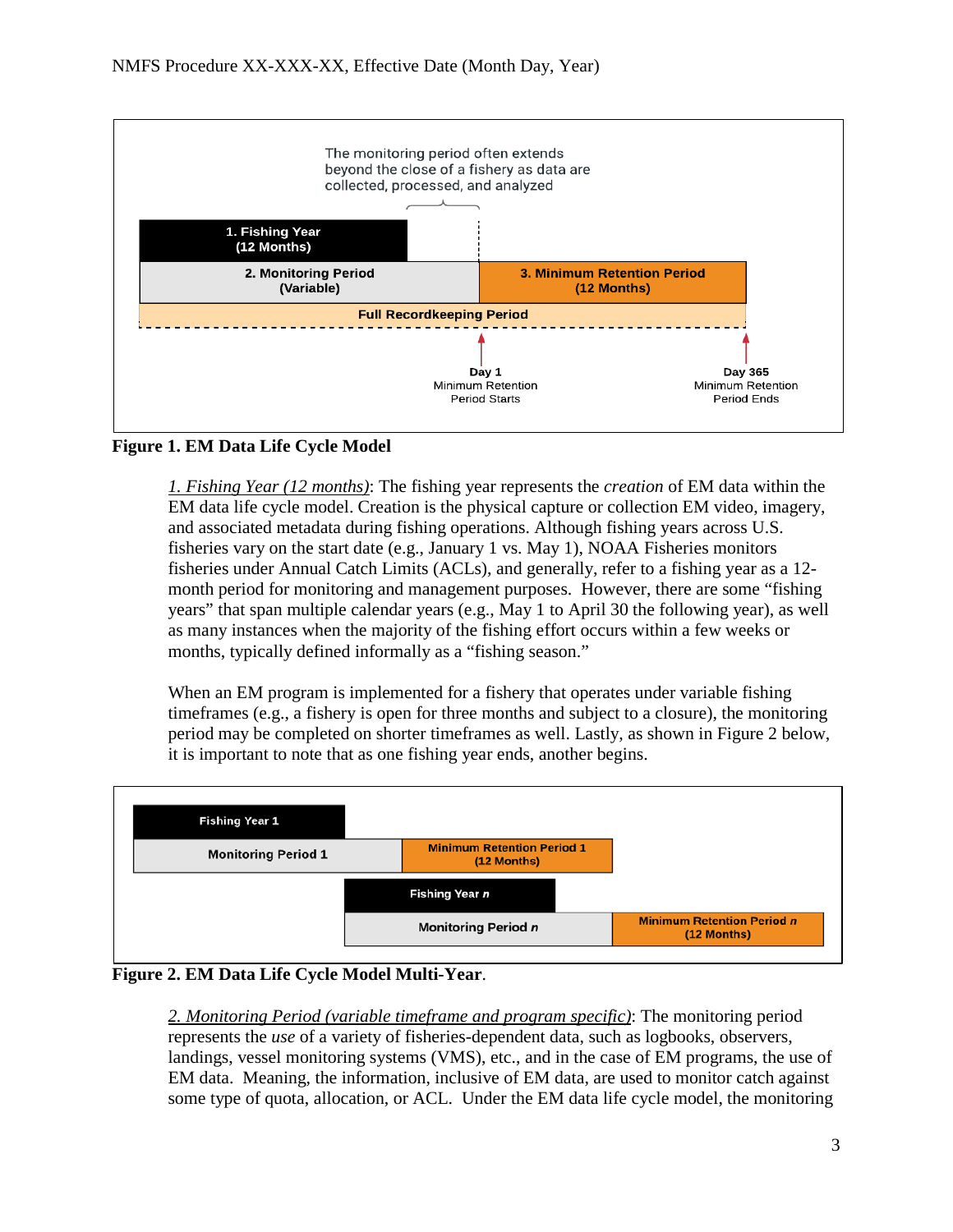period runs concurrently with and extends beyond the actual fishing effort. The monitoring period is often referred to as the review and analysis of EM data, and is dependent on the objectives of the EM program, which are variable from fishery-to-fishery. For this reason, the monitoring period is variable and will depend greatly on the characteristics of the fishery, the ability to collect and analyze all forms of data to meet the monitoring objectives, and therefore will not be uniform across all EM programs. As an example, the fishing year may end on December 31, but the monitoring continues for an additional two months as data are collected, processed, and analyzed from a number of sources, before NOAA Fisheries officially "closes the books" on the fishery.

*3. The minimum retention period (no less than 12 months)*: The minimum retention period (i.e., storage period) is an integral part of responsible data management and is the third and final stage of the EM data life cycle model, which begins when the monitoring period is complete. At the conclusion of the monitoring period, EM service providers and participating vessels are required to store—and make available to NOAA Fisheries—EM data for a minimum of at least 12 months. This would ensure that vessel owners' EM data are available to evaluate the EM service providers' and participating vessels' performance, and to effectively administer the EM program and enforce regulations. In an EM service provider "third-party" model,<sup>[4](#page-3-0)</sup> this data storage would be part of the data services that a vessel owner receives from its EM service provider(s). Vessel owners would be responsible for these storage costs, along with the other services rendered by the EM service provider, as a condition of the vessel owner's participation in the program. Because this is a minimum retention period, EM service providers and participating vessels would have the discretion to retain EM data for longer than 12 months as needed for business or other purposes.

### **2. EM Data Subject to this Procedural Directive**

For the purposes of this procedural directive, "EM data" refers to the data that are created in the collection of fisheries-dependent data by EM systems ("raw" data that is collected as video, imagery, or other metadata during fishing operations), as well as summary data that result from reviewed or processed video during the monitoring period. This procedural directive only applies to the data collected by EM service providers and participating vessels that are the cost responsibility of the fishing industry (as described in the EM Cost Allocation Procedural Directive), and does not apply to Federal records.

Corporate records or internal business records (e.g. emails, sales reports, finance documents, marketing materials, human resource records, etc.) are not considered EM data, and are not subject to the minimum retention period established in this procedural directive. NOAA Fisheries may require EM service providers and participating vessels to retain other records, such as EM provider certification documentation or EM service plans, for other programmatic purposes on a program-to-program basis.

# **3. EM Service Plans and Certification Considerations**

 $\overline{a}$ 

<span id="page-3-0"></span><sup>4</sup> The EM service "Third Party" model is where a service provider retained by fishermen reviews EM video data, provides fishery information to NOAA Fisheries, and stores, manages and disposes of EM video data in accordance with NOAA Fisheries performance standards and its contractual agreements with participating vessels.